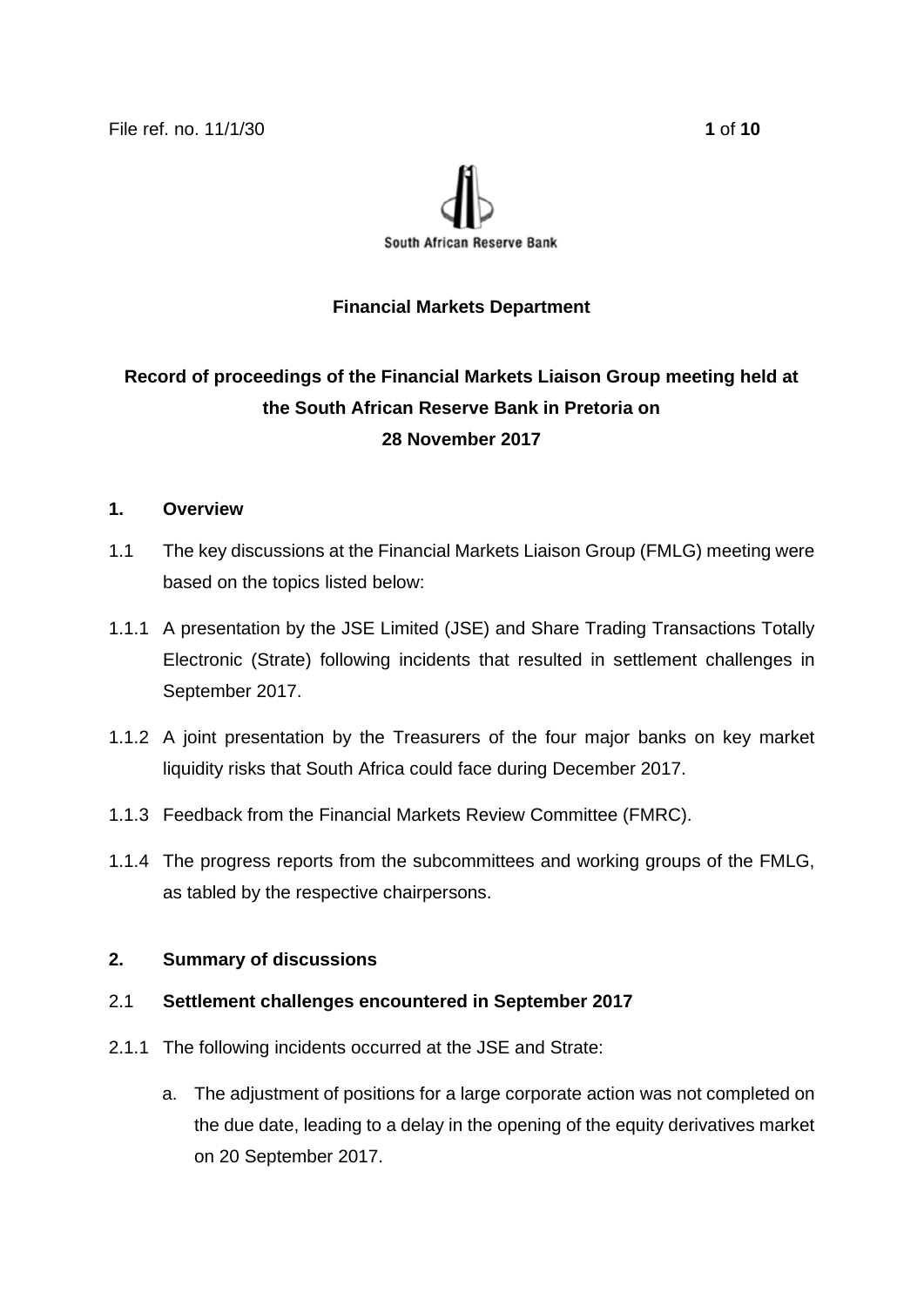- b. On 21 September 2017, the futures closeout was not reflected in the equity market trading system, which required that the system be rebooted. As a consequence, the equity market open and futures closeout were delayed by two hours.
- c. On 21 September 2017, an incorrect valuation of one equity derivatives basket and related expiries resulted in incorrect margin calls.
- d. The JSE Equities Clearing System failed to recognise 25 September 2017 as a public holiday for certain transactions.
- e. Challenges were experienced with the implementation of Strate's new settlement system, called Debt Instrument Solutions (DIS), from 26 September to 3 October 2017.
- 2.1.2 The causes of the five incidents were identified and analysed, and some remedial actions had already been implemented. An independent consultant was appointed to investigate the source of these challenges and make appropriate recommendations.
- 2.1.3 It was agreed that better communication with market participants with regard to new projects as well as better change management would help improve the implementation process.

# 2.2 **Possible financial market liquidity risks that South Africa could face during December 2017**

- 2.2.1 The purpose of the presentation by the Treasurers of the four major commercial banks was to highlight the key risks faced by the South African financial markets during December 2017. The presentation highlighted, among other things, the following risks:
	- a. There is a possibility of significant portfolio outflows, mostly from passive investors, if ratings agency Moody's downgrades South Africa's local currency debt to sub-investment grade. While the local market demonstrated capacity to handle huge outflows over a month or 90-day period, in this risk scenario, however, the challenge is that the outflows could possibly take place within a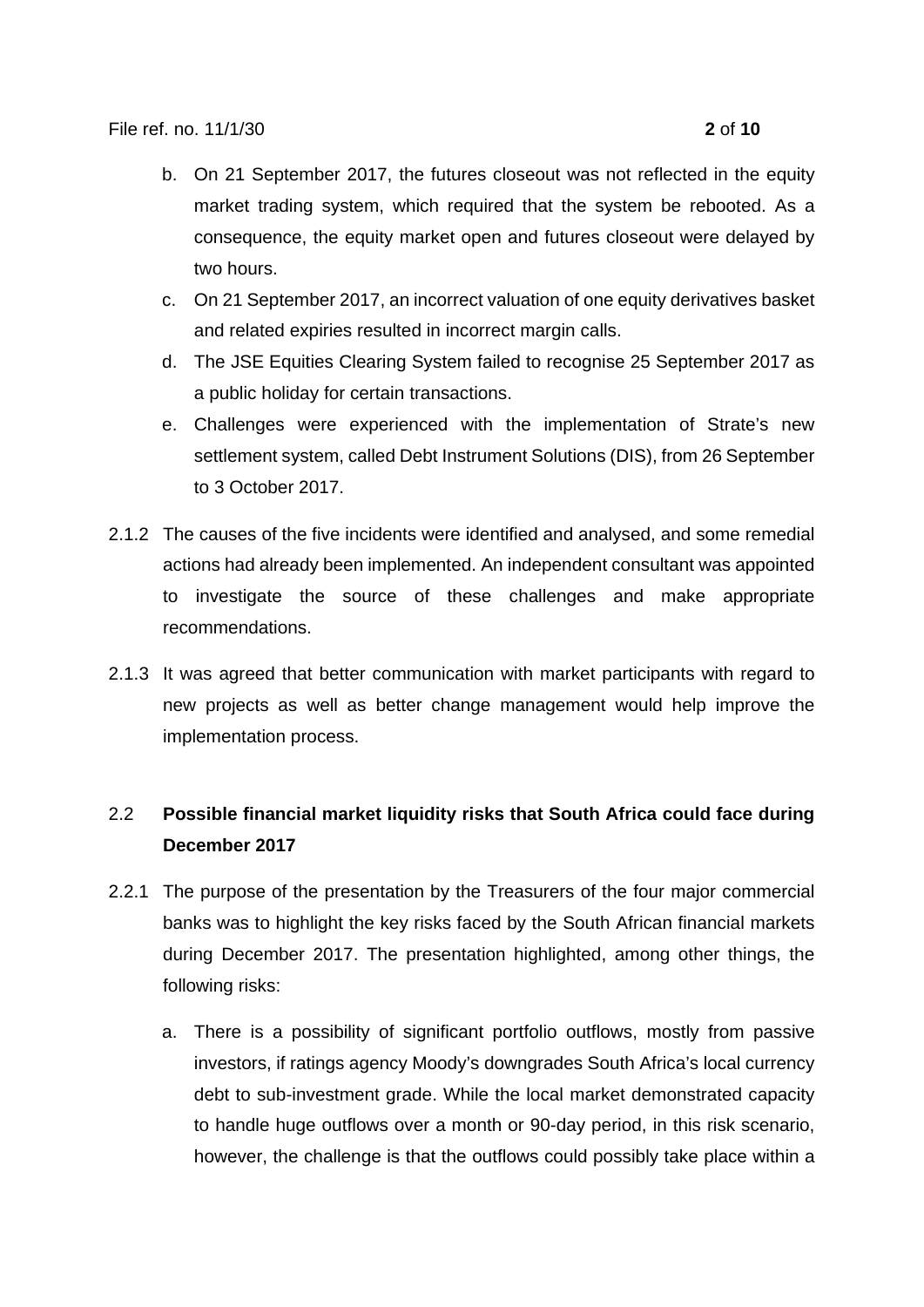much shorter space of time than observed before. Financial asset price movements could also be exacerbated by seasonal low liquidity experienced in December.

b. The South African Reserve Bank (SARB) concurred with the possible risks identified and indicated that it annually prepares for seasonal liquidity pressures that often manifest in December, based on possible risks identified. The SARB expressed confidence that its operational toolkit should be able to deal with any volatility, and contribute to the smooth functioning of financial markets.

### 2.3 **Feedback from the Financial Markets Review Committee**

- 2.3.1 The SARB, Financial Services Board (FSB) and National Treasury (NT) established the Financial Markets Review Committee (FMRC) to propose recommendations to reinforce conduct standards in the wholesale financial markets.
- 2.3.2 The FMRC held two meetings, from which it formed committees that had been tasked with work.
- 2.3.3 The FMRC conducted a market survey and was studying the responses. The FMRC is expected to publish the discussion paper for public comment towards the end of July 2018. The final paper incorporating public comments will be published towards the end of 2018. The draft review will also seek comments on projects such as the aligning of the authorised dealer licensing with over-the-counter (OTC) derivative provider (ODP) requirements, and the further development of the repurchase (repo) market in line with international best practices and the securities lending market.
- 2.3.4 Once the financial markets review has been completed, a Financial Markets Standard Group will be established to interact with market participants and similar standards bodies for the purpose of developing standards for the South African markets.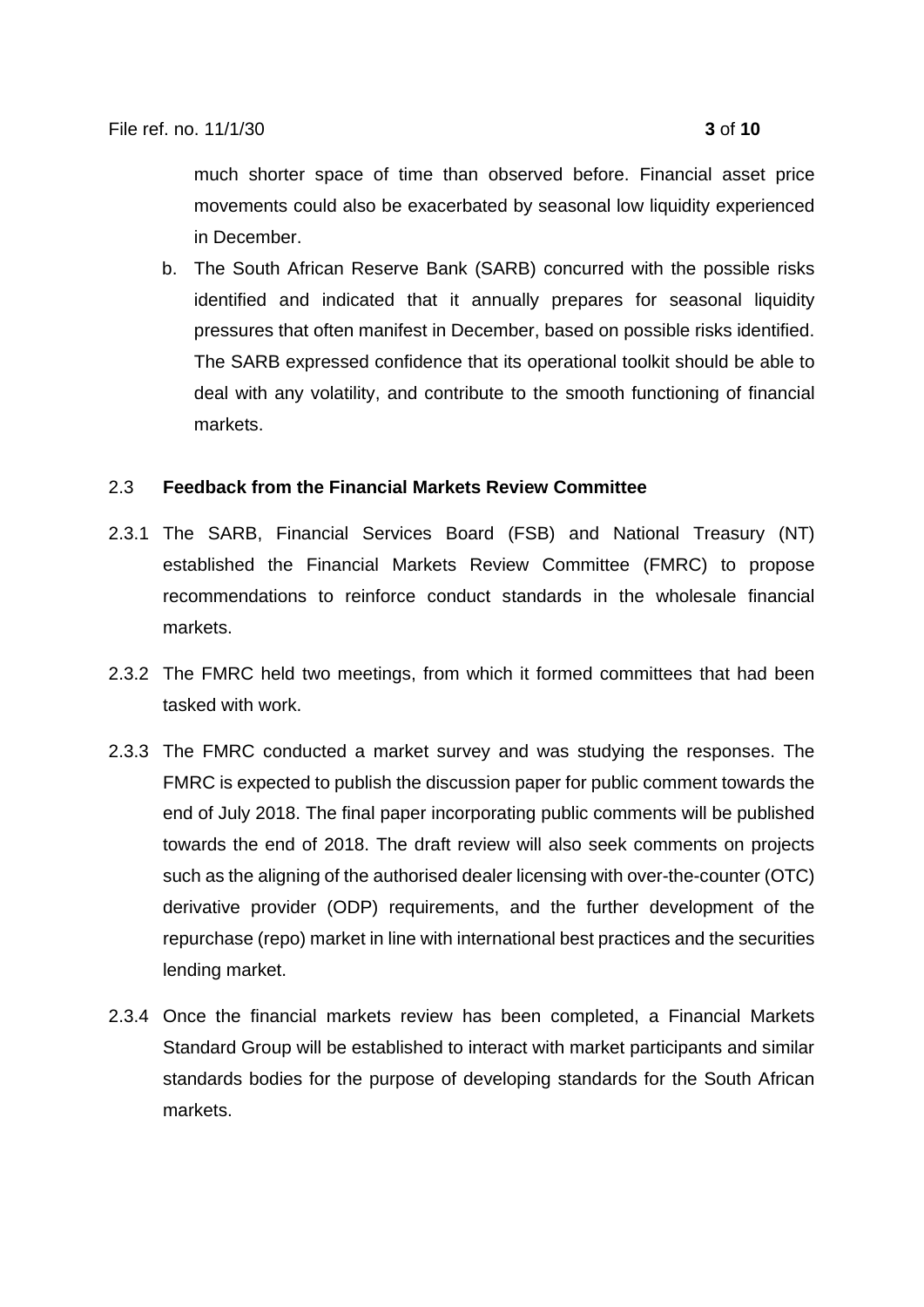# 2.4 **Feedback from the Money Market Subcommittee and Reference Rate Working Group**

- 2.4.1 The Money Market Subcommittee (MMS) held a meeting on 11 September 2017 and the Reference Rate Working Group (RRWG) met on 4 October 2017 and 22 November 2017.
- 2.4.2 Consultation paper on reference rate reform
- i. At its meeting on 17 October 2016, the FMLG resolved that the SARB would draft a consultation paper on the reform of domestic benchmark and reference rates for publication towards the end of November 2017. During consultations with banks, asset managers and hedge funds it became clear that the project was more complex than what was initially envisaged. It is now envisaged that the consultation paper will be released in early 2018.
- 2.4.3 New monetary policy implementation framework
- i. The Monetary Policy Implementation Framework (MPIF) is dependent on the finalisation of the reference rate consultation paper, which would recommend credible interest rate benchmarks. It was emphasised that the implementation framework would revolve around the ability of the SARB to influence money market rates (especially short-term rates) and the monitoring of effective monetary policy transmission. Once the framework is approved by the Executive of the SARB, consultation would take place with the relevant external stakeholders prior to implementation.
- 2.4.4 SIRESS balances
- i. The National Payment Systems Department (NPSD) encouraged SIRESS members to leave funds in the account for operational purposes, which included the settlement of daily charges.
- ii. Banks proposed that the SARB consider incorporating the SIRESS balances when determining whether to offer a supplementary repo at square-off. The SARB's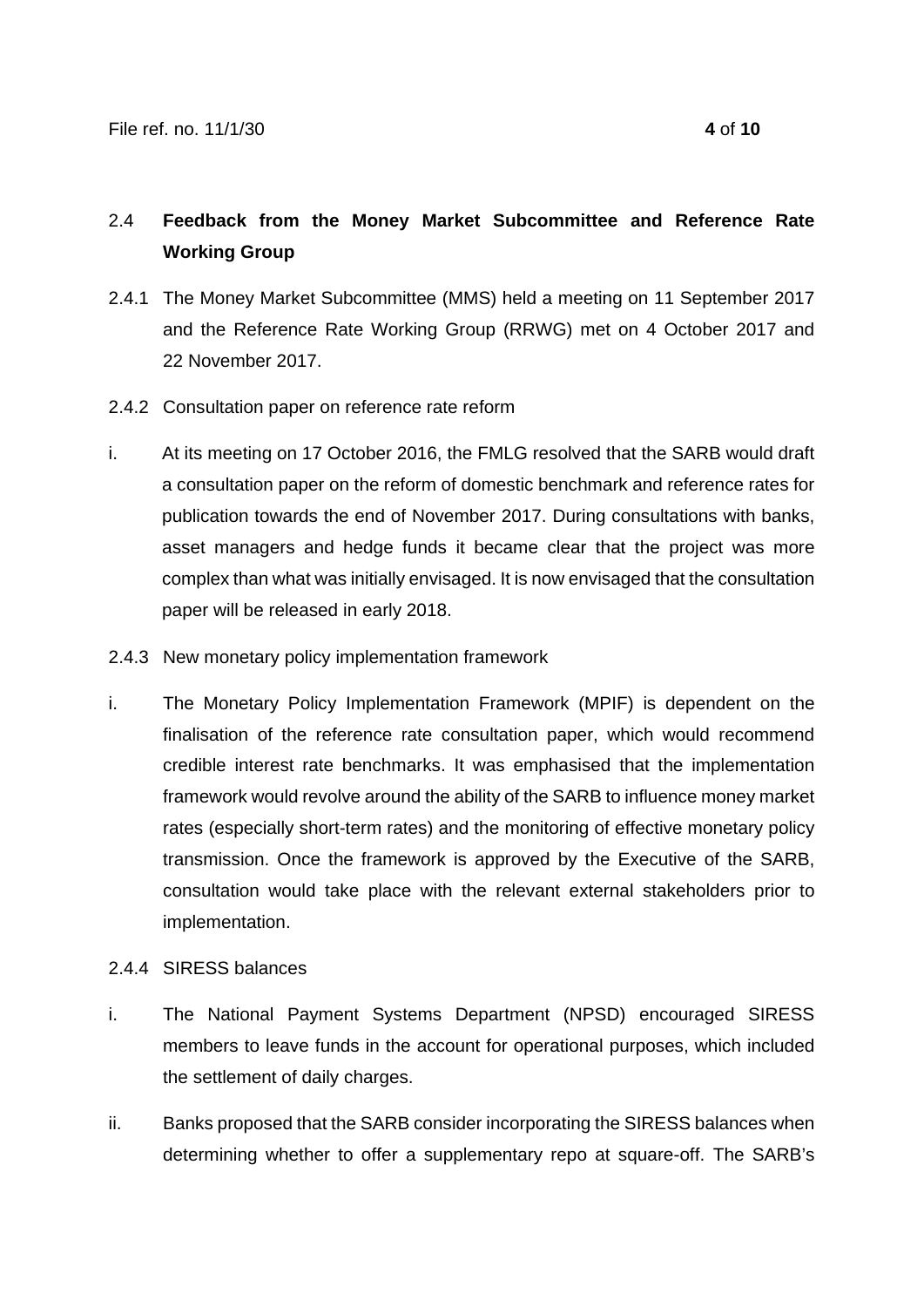supplementary auction facility is offered only when a change in autonomous factors (i.e. notes and coin in circulation, Corporation for Public Deposits (CPD) transactions and required cash reserves) exceed the R500 million threshold. The proposal was, however, being considered by the SARB.

# 2.4.5 Collateral management with Strate

- i. Strate conducted a collateral management services and tri-party collateral feasibility test with commercial banks and the SARB. The feasibility test was on the substitution of collateral that has been lodged with the Financial Markets Department's (FMD) Collateral Management System (CMS) for the weekly repo. The weekly repo feasibility testing with the SARB and commercial banks was successful in enabling the 'central custody' for both the secured interbank and the weekly repo.
- ii. The aim of the feasibility test was also to observe the functioning of the CBMS (the system that the SARB uses to conduct the auctions) and whether it will be possible to integrate FMD's CMS with the CBMS should the SARB eventually decide to subscribe to the Strate tri-party system.
- iii. Banks were invited to submit proposals regarding the widening of eligible collateral for refinancing purposes. FMD will engage with the Committed Liquidity Facility Implementation Committee to discuss these proposals.

# 2.4.6 Accommodating the US dollar in SAMOS

- i. The NPSD had a discussion with the Executive of the SARB regarding the inclusion of the US dollar in SAMOS, as requested by the FMLG. A working group was established to consider this; the first meeting will be held in January 2018.
- 2.4.7 The following resolutions were taken with regard to the money market yield curve with Treasurers of the banks:
- i. Banks are generally comfortable with the Johannesburg Interbank Agreed Rate (Jibar) as a reference rate in its current format. However, they are not comfortable with the extension of the Jibar curve above the 12-month maturity. It was, therefore, agreed that there should be no extension of the Jibar curve. A new curve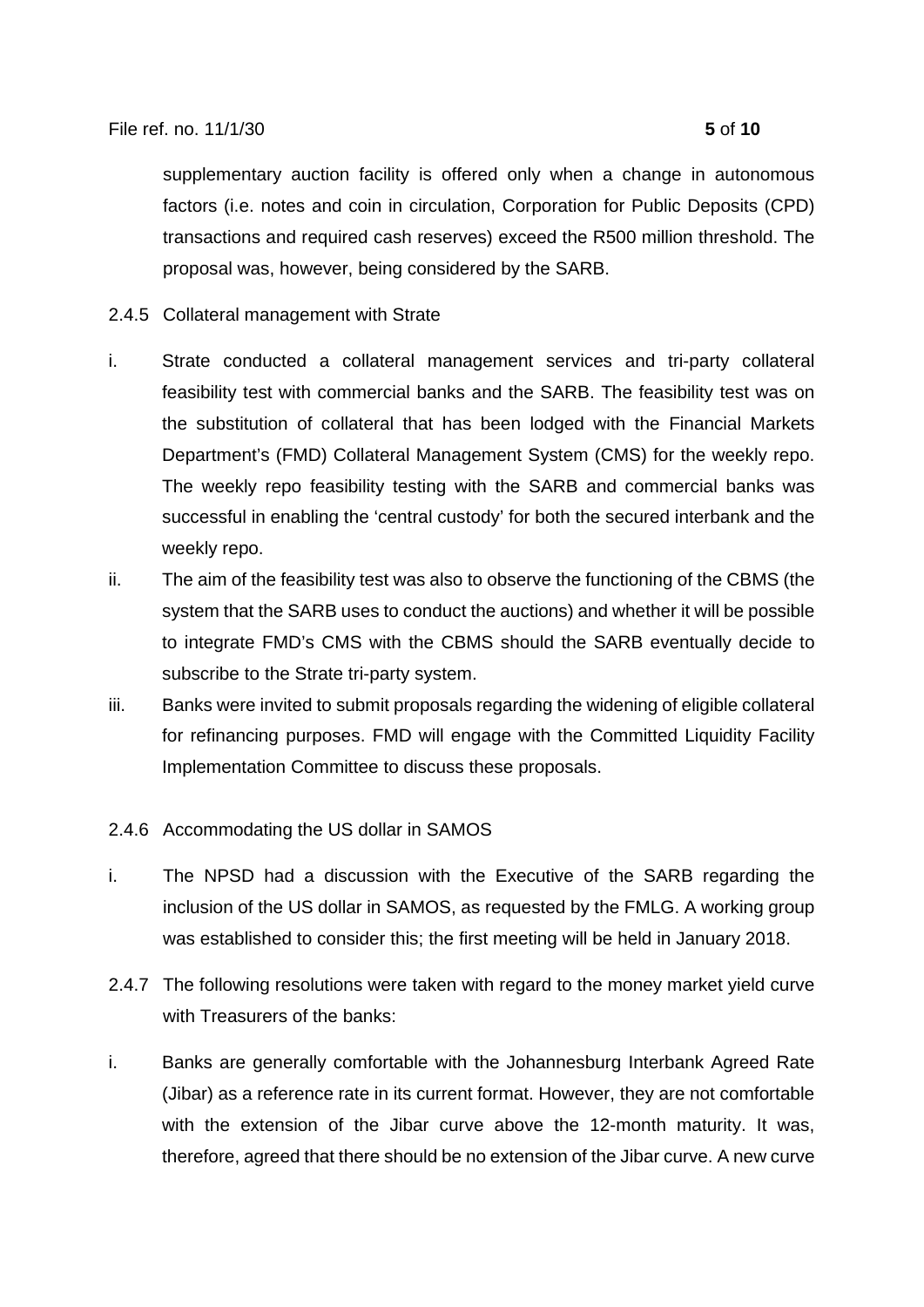for longer-term maturities, to cover the requirements of both the buy and sell side of the market, should be developed with its own code of conduct. A working group would be established for the development of the new curve and a code of conduct. The working group would include the SARB, FSB, the Association for Savings and Investment South Africa (ASISA) and commercial banks. The JSE would be included during the final phase of the process.

- 2.4.8 Inclusion of negotiable certificate of deposit forwards in the Jibar Code of Conduct
- i. According to the Jibar Code of Conduct, negotiable certificate of deposit (NCD) contributors' quotes are based on a T+0 settlement basis. The current Jibar Code of Conduct (Code) is silent on forward-starting NCDs.
- ii. It was resolved that the Jibar Code should be amended to include forward-starting NCDs. All NCDs settling within seven business days following the trade date (i.e. up to T+7 settlement) should be subject to the Code. Given the difference between the trade and settlement dates, it was further resolved that, on the actual trade date, commercial banks' NCD screens should be adjusted to reflect the trade rates of all NCDs up to T+7 settlement. Any forward transaction(s) with a settlement date of greater than T+7 would be outside the Code.
- 2.4.9 Enhancing liquidity in the secondary market for Treasury bills
- i. The Treasury Bill Market Working Group (TBMWG) proposed initiatives to enhance the liquidity in the secondary Treasury bill (TB) market. The TBMWG discussed, among other things, the development of a primary dealer system for the TB market; a buy- and sell-back market in TBs; the increase in the issuance of TBs across all maturities, including TBs of non-standard maturities; the expansion of the electronic trading platform (ETP) for government bonds to include TBs; and the introduction by the NT of a script-lending facility for TBs.
- 2.4.10 Reporting of overnight foreign exchange rates for the calculation of the South African Benchmark Overnight Rate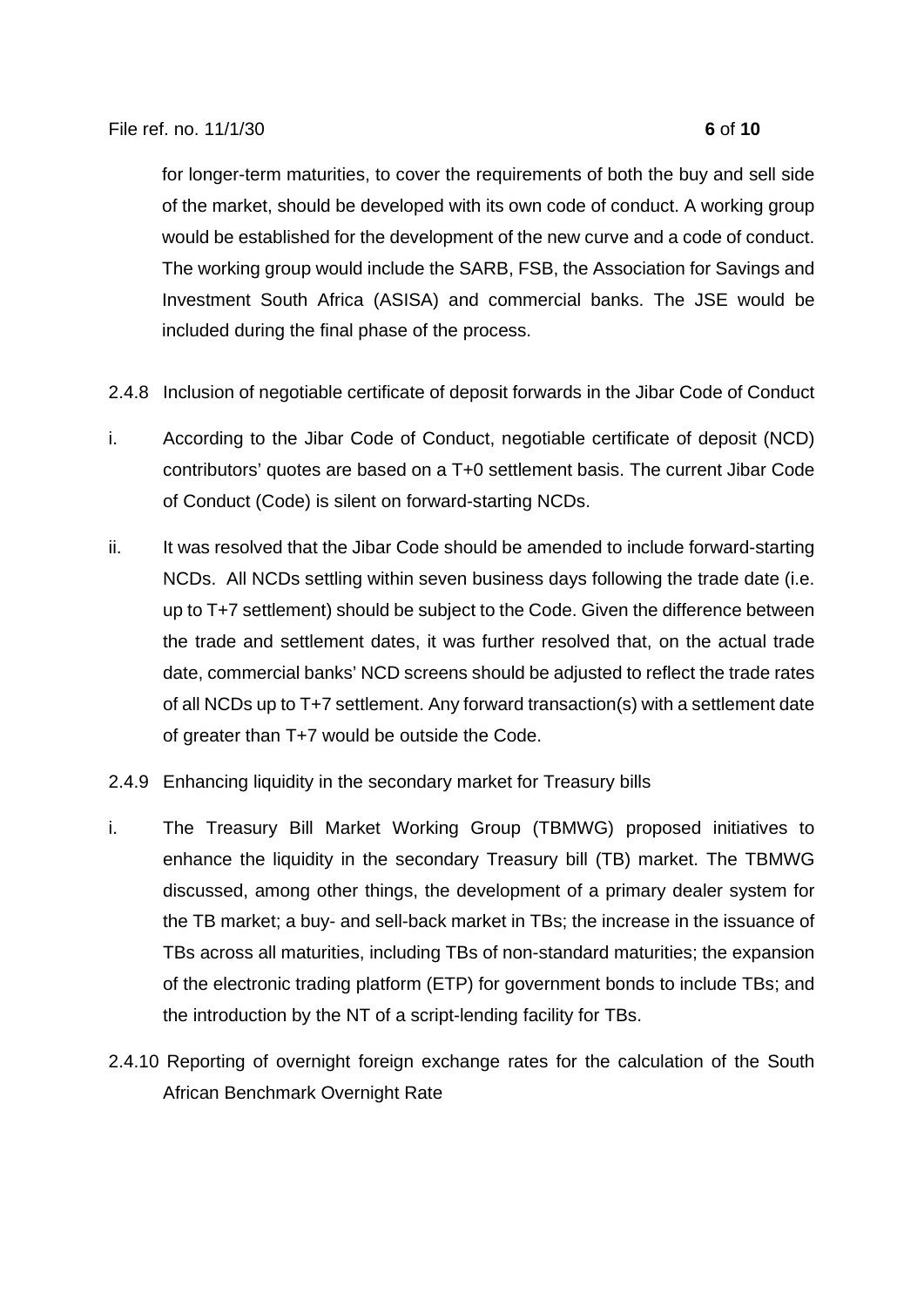File ref. no. 11/1/30 **7** of **10**

- i. Not all banks report their funding in the foreign exchange (FX) market for the South African Benchmark Overnight Rate (Sabor) calculation. As a result, there could be a misalignment in the interpretation of funding from the FX swap market. It was resolved that commercial banks must report all FX forward transactions conducted to raise funding, including funding transferred to the treasury funding desk.
- 2.4.11 Revised Jibar Code
- i. The process required to give the Reference Rate Oversight Committee (RROC) authority to approve revisions to the Jibar Code was completed. In future, the RROC will approve changes to the Jibar Code. All recent changes to the Jibar Code will be published on the SARB's website in due course.

2.4.12 JSE's use of Thomson Reuters and Bloomberg for Jibar calculation purposes

 i The Jibar Code indicated that Bloomberg and/or Reuters should be used to calculate the Jibar. The JSE would use both Bloomberg and Reuters to harvest banks' NCD rates to calculate the Jibar.

# 2.5 **Feedback from the Fixed Income and Derivatives Subcommittee**

- 2.5.1 The Fixed Income and Derivatives Subcommittee (FI&DS) met on 18 October 2017.
- 2.5.2 The FI&DS studied the MMS draft document on alternative overnight reference rates and will meet with the MMS to discuss a way forward.
- 2.5.3 The FI&DS concluded that it was not possible for the FI&DS to estimate the impact of the net stable funding ratio on derivative markets and the consequent impact on hedging costs. It was agreed that the Banking Association South Africa was better placed to assist with this analysis.
- 2.5.4 The London Clearing House (LCH) visited South Africa in November 2017 to discuss the implementation of single-period swaps. The LCH has prioritised increasing the maturity profile of rand-denominated swaps to beyond 10 years.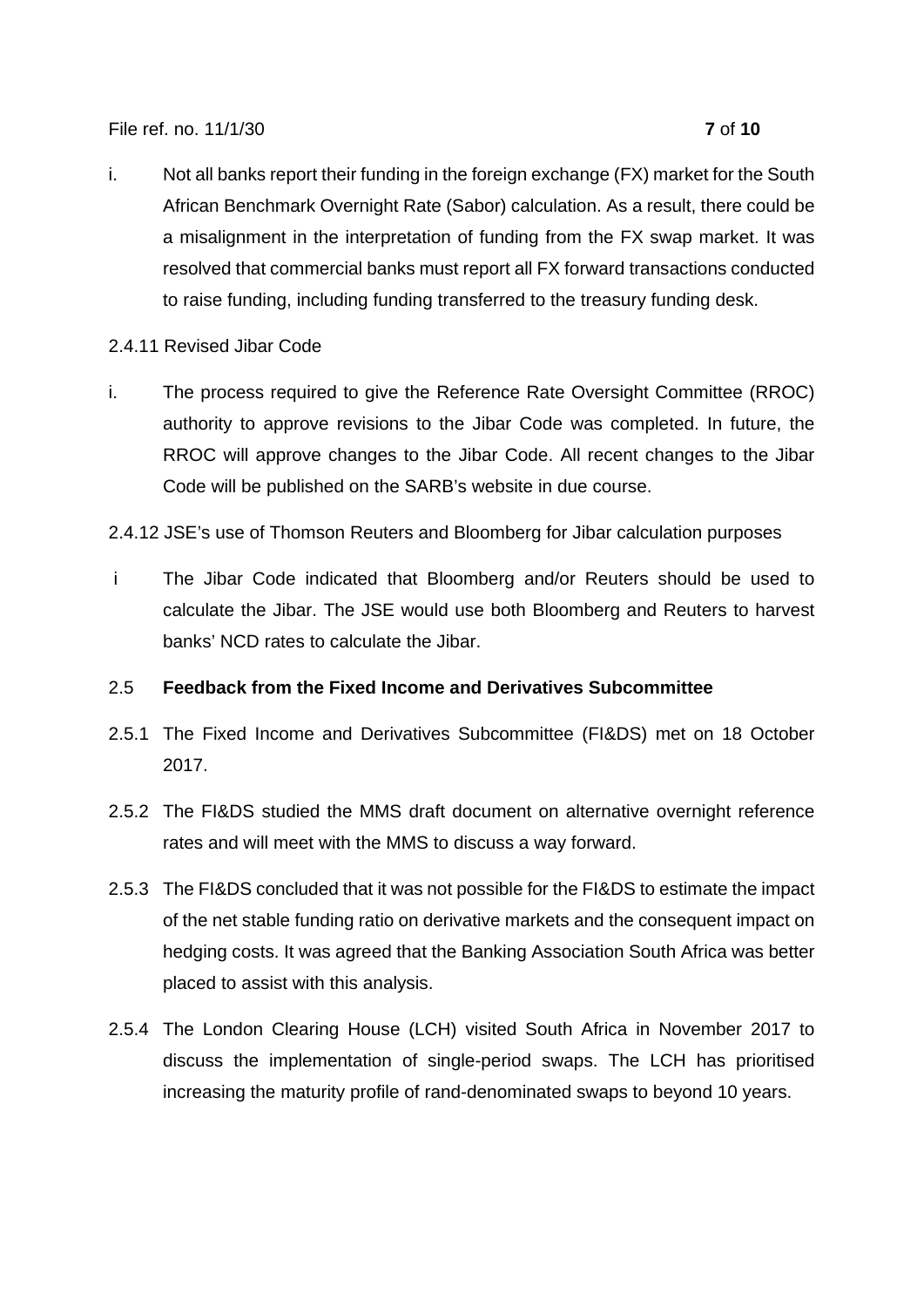#### File ref. no. 11/1/30 **8** of **10**

## 2.6 **Feedback from the Foreign Exchange Subcommittee**

- 2.6.1 The Foreign Exchange (FX) Subcommittee met on 10 October 2017.
- 2.6.2 The Global FX Committee published the Global Foreign Exchange Code (Global Code) in May 2017, which would govern market conduct.
- 2.6.3 Similar to other jurisdictions, South Africa will establish a stand-alone local FX Committee by February 2018, which would be structured in line with the recommendations of the Global Code. The FMLG's FX Subcommittee will cease to exist and the local FX Committee will no longer be a sub-structure of the FMLG. However, it is envisaged that the Chair and Deputy Chair of the local FX Committee will become members of the FMLG. The FMLG endorsed the decision to migrate the work of the FMLG FX Subcommittee to the new local FX Committee.
- 2.6.4 The terms of reference of the local FX Subcommittee are still being developed.
- 2.6.5 South Africa will host the Global FX Committee meeting in June 2018.

# 2.7 **Feedback from the Bond Market Development Committee**

- 2.7.1 The Twin Peaks legislation was signed in August 2017. The Twin Peaks legislation will have knock-on effects for the regulation of derivatives. The NT is on track to issue regulations on derivatives soon, which will include the licensing framework for a Central Counterparty Clearing House.
- 2.7.2 Implementation of the ETP project for South African government bonds
- i. The Governors' Executive Committee of the SARB had approved the introduction of the ETP repo facility as part of the ETP settlement assurance framework. The general collateral repo rate was approved as the rate to be used by the SARB in providing liquidity through the ETP repo.
- ii. The SARB was, however, still discussing the placement of margin calls with the Corporation for Public Deposits and the interest rate to be paid on these deposits.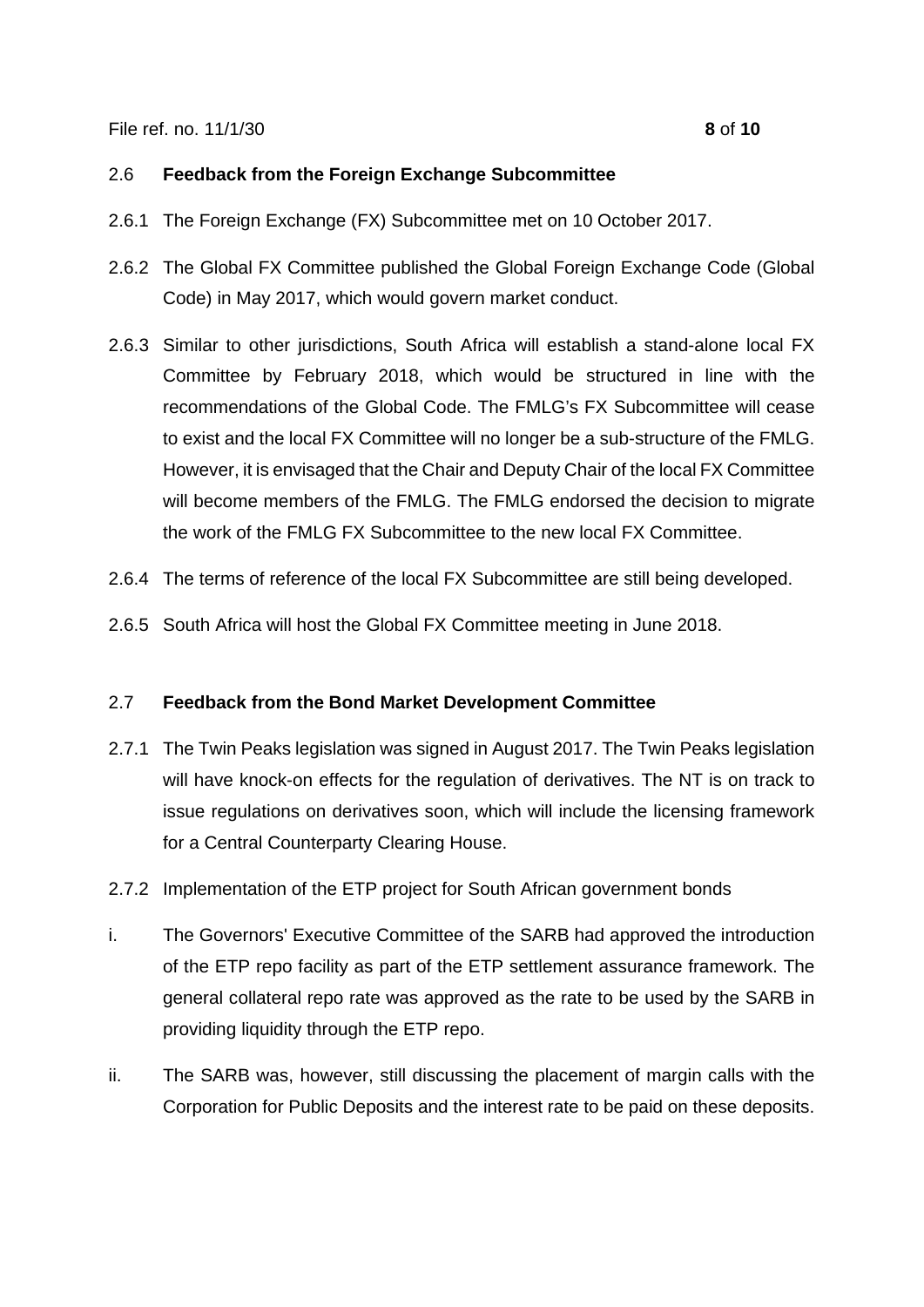File ref. no. 11/1/30 **9** of **10**

Enquiries:

Mr E Makgopa Edwin.Makgopa@resbank.co.za Secretariat of the FMLG